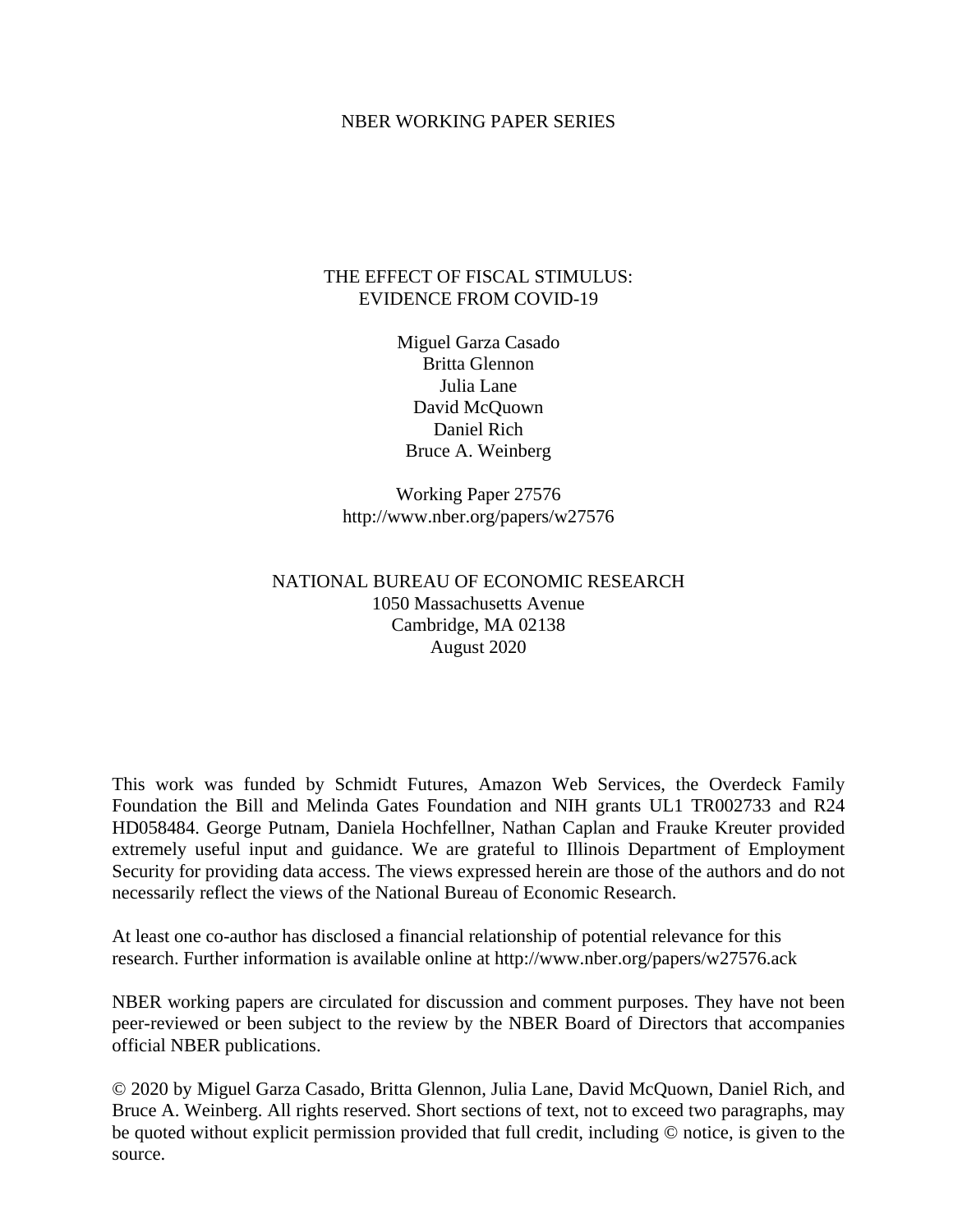The Effect of Fiscal Stimulus: Evidence from COVID-19 Miguel Garza Casado, Britta Glennon, Julia Lane, David McQuown, Daniel Rich, and Bruce A. Weinberg NBER Working Paper No. 27576 August 2020 JEL No. E21,E62,H3,J65

### **ABSTRACT**

Policymakers, faced with different options for replacing lost earnings, have had limited evidence to inform their decisions. The current economic crisis has highlighted the need for data that are local and timely so that different fiscal policy options on local economies can be more immediately evaluated. This paper provides a framework for evaluating real-time effects of fiscal policy on local economic activity using two new sources of near real-time data. The first data source is administrative records that provide universal, weekly, information on unemployment claimants. The second data source is transaction level data on economic activity that are available on a daily basis. We use shift-share approaches, combined with these two data sources and the novel cross-county variation in the incidence of the COVID-19 supplement to Unemployment Insurance to estimate the local impact of unemployment, earnings replacement, and their interaction on economic activity. We find that higher replacement rates lead to significantly more consumer spending – even with increases in the unemployment rate – consistent with the goal of the fiscal stimulus. Our estimates suggest that, based on the latest data, eliminating the Federal Pandemic Unemployment Compensation (FPUC) supplement would lead to a 44% decline in local spending. If the FPUC supplement is reduced to \$200, resulting in a reduction of the replacement rate by 44%, spending would fall by 28%. Even if the FPUC supplement is reduced to \$400, the replacement rate would fall by 29% and spending would fall by 12%. Because these data are available in every state, the approach can be used to inform decision making not just in this current crisis, but also in future recessions.

Miguel Garza Casado University of Pennsylvania 3620 Locust Walk Philadelphia, PA 19104 mgarzaca@sas.upenn.edu

Britta Glennon The Wharton School University of Pennsylvania 3620 Locust Walk Philadelphia, PA 19104 and NBER bglennon@wharton.upenn.edu

Julia Lane Wagner School of Public Service New York University 295 Lafayette Street New York, NY 10012-9604 and Coleridge Initiative julia.lane@nyu.edu

David McQuown University of Chicago 1313 East 60th Street Chicago, IL 60637 dmcquown@chapinhall.org

Daniel Rich Illinois State University Campus Box 4200 Normal, IL 61790 dprich@ilstu.edu

Bruce A. Weinberg Ohio State University Department of Economics 410 Arps Hall 1945 North High Street Columbus, OH 43210 and NBER weinberg.27@osu.edu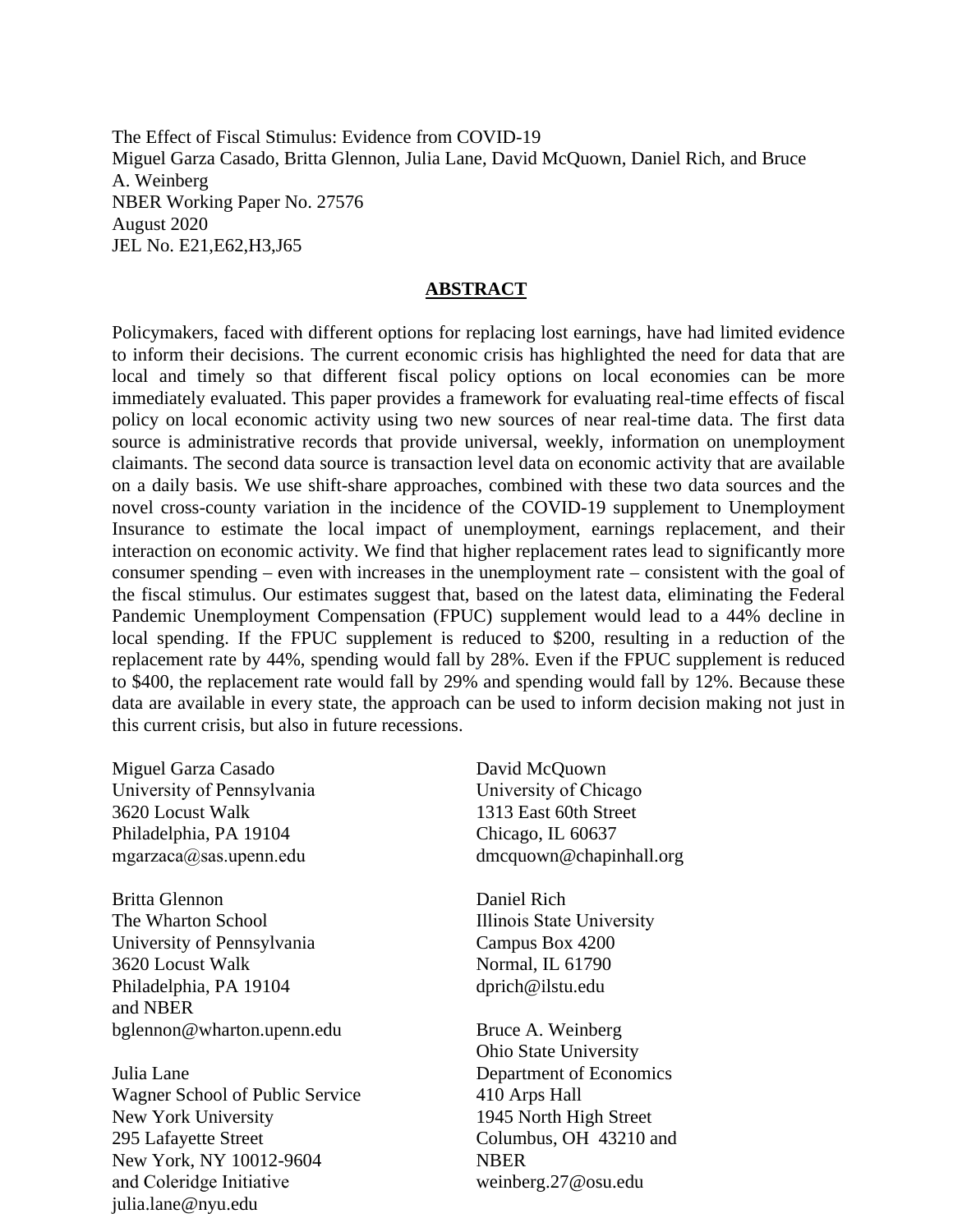### **1. Introduction**

 $\overline{\phantom{a}}$ 

The current economic downturn has highlighted the lack of local, real-time data being used to inform policy-makers about the effects of fiscal policy decisions on local economies. Key decisions are being made with considerable uncertainty about how state and local individuals and businesses "will respond to recent fiscal and monetary policy actions taken by the federal government"(Congressional Budget Office [CBO], July 2020; Swagel, 2020). This paper shows how existing state administrative records on unemployment can be combined with transaction data on economic activity to expand the data toolkit for decision-makers and allow for near-real-time evaluation of the effectiveness of various fiscal policies. Our approach can scale to all states in the nation, and can inform decision-making not just for this downturn, but for future recessions.

The Covid-19 pandemic led to unprecedented levels of job losses in 2020. The immediate fiscal response was to supplement the existing Unemployment Insurance benefits with an additional \$600 a week with the passage of the CARES Act, beginning in the week ending March 21, 2020 (Karpman & Acs, 2020). That stimulus, however, ended the week of July  $25<sup>th</sup>$ ; the subsequent policy debate centered on the nature of the response to the continued fragile state of the economy. One set of proposals centered on the size of the earnings supplement - whether it should continue or drop to lower levels such as \$0, \$200 or \$400 a week (Courtney Weaver, July 20, 2020). Another set of proposals suggested that the supplement, rather than being lump sum, should simply change the wage replacement formula – to 70% or 90% of benefit determination<sup>[2](#page-2-0)</sup>, rather than the current 47%. The effects of these different proposals is unknown, so that by the time policymakers and academics understand the impact of a policy, the crisis is long over (Farrell et al., 2020). Ideally, data would be current, aggregated to geographical units that could be used to inform local policy, and would combine current information on unemployment, income replacement rates and economic activity.

Our analysis is made possible by two new sources of near real-time data that have all of these features. The first data source is administrative records on 1.26 million individuals that provide universal and weekly information on their claims, benefits, and previous earnings. This data source makes it possible to calculate individual-level replacement rates and unemployment rates that can be aggregated to any level of geography and industry. The second data source is transaction-level data on credit and debit card purchases – our measure of economic activity - that are available on a daily basis at the county level(Chetty, Friedman, Hendren, & Stepner, 2020).

The literature documents substantial variation in the impact of economic shocks on different industries and different geographies. The COVID-19 crisis is similar to prior shocks in that it has affected different industries, and hence different geographic areas (because of differences in industry composition across geographic areas) to different degrees. The differential impact of the COVID-19 shock on unemployment, combined with pre-existing variation in industry composition across geography, means that replacement rates also vary by geographic region. In this paper, we exploit such variation across industries and regions using a shift-share instrumental variable approach to estimate the local impact of unemployment, earnings replacement, and their interaction on economic activity.

<span id="page-2-0"></span><sup>&</sup>lt;sup>2</sup> The current system uses the highest two earnings quarters of the previous five quarters to determine the replacement rate.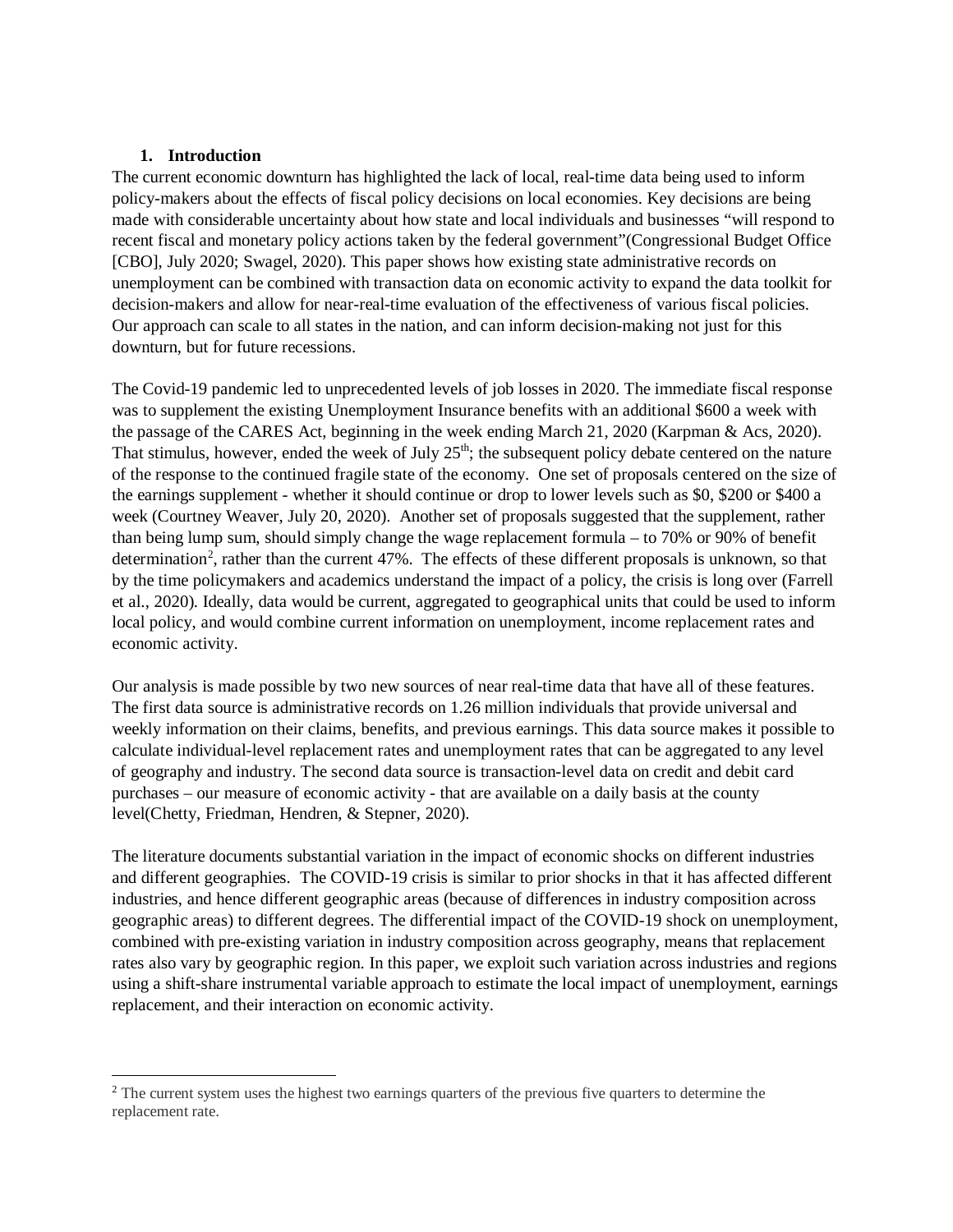We find that higher replacement rates lead to significantly more consumer spending – even with increases in the unemployment rate – consistent with the goal of the fiscal stimulus. The Federal Pandemic Unemployment Compensation (FPUC) supplement to unemployment insurance of \$600 ended at the end of July 2020. Prior to its expiration, the average UI payment received each week was \$812, which would fall to approximately \$257, implying a decline in the replacement rate of 68%. Our estimates suggest that, based on the latest data, a reduction to zero benefits would lead to a 44% decline in local spending. If the FPUC supplement is reduced to \$200, resulting in a reduction of the replacement rate by 44%, spending would fall by 28%. Even if the FPUC supplement is reduced to \$400, the replacement rate would fall by 19% and spending would fall by 12%. Thus, the effects of large reductions in benefits on consumer spending are quite substantial.

### **2. Background**

 $\overline{\phantom{a}}$ 

The literature on the effects of fiscal stimulus on consumption spending goes back to the 1950's. Friedman and Modigliani hypothesized that temporary increases in income would be saved, rather than spent, resulting in little fiscal impact. More recently, however, the literature has argued that many consumers, even though wealthy, operate on a "hand-to-mouth" basis, and spend large fractions of government transfers (Kaplan, Violante, & Weidner, 2014). While young, low income individuals are very likely to have a high marginal propensity to consume, so are middle-aged high-income individuals who are likely to have much wealth tied up in illiquid assets. In this model, the impact of fiscal policy depends on both income and demographic characteristics. In an empirical analysis of the effects of the 2001 and 2008 tax cuts, Misra and Surico use consumer expenditure survey data to document substantial heterogeneity in the spending impact depending on the income level of individual families (Misra & Surico, 2014). Palmer et al. also use survey data, with targeted questions, to show that spending increased by 12-30% as a result of the stimulus tax payments of about 100 billion dollars sent to 130 million families.

Certainly the analysis of the effects of the stimulus during the 2007-2009 Great Recession support the notion that temporary measures are effective. Elmendorf and Furman provide a good overview of lessons learned (Elmendorf & Furman, 2008). They argue that interventions should be timely, targeted and temporary. By that they mean that a stimulus should be implemented only if a decline occurs over a specific period, it should be targeted at those who spend the most (the most vulnerable families), and it should be temporary in nature. While both fiscal and monetary policy should be implemented, fiscal policy has the advantage of being able to be implemented quickly, particularly if, as now, the federal funds rate is close to zero. They argue that increasing spending on unemployment insurance benefits (or food stamps) or targeted tax cuts, is to be preferred to infrastructure investments, temporary tax incentives or more general tax cuts.

The effects of the 2020 crisis, with its particular focus on increasing unemployment insurance benefits has produced a large stream of empirical work examining the implications for labor markets, household spending, economic recovery, and more <sup>[3](#page-3-0)</sup>. Of particular relevance to this paper, and to the hand-to-mouth literature is Ganong et al. (2020), which combined public use data from the Current Population Survey with information about each state's UI system under the CARES Act to calculate wage replacement rates.

<span id="page-3-0"></span><sup>&</sup>lt;sup>3</sup> See, for example, the compendium produced by the National Bureau of Economic Research [https://nber.org/wp\\_covid19\\_07202020.html](https://nber.org/wp_covid19_07202020.html)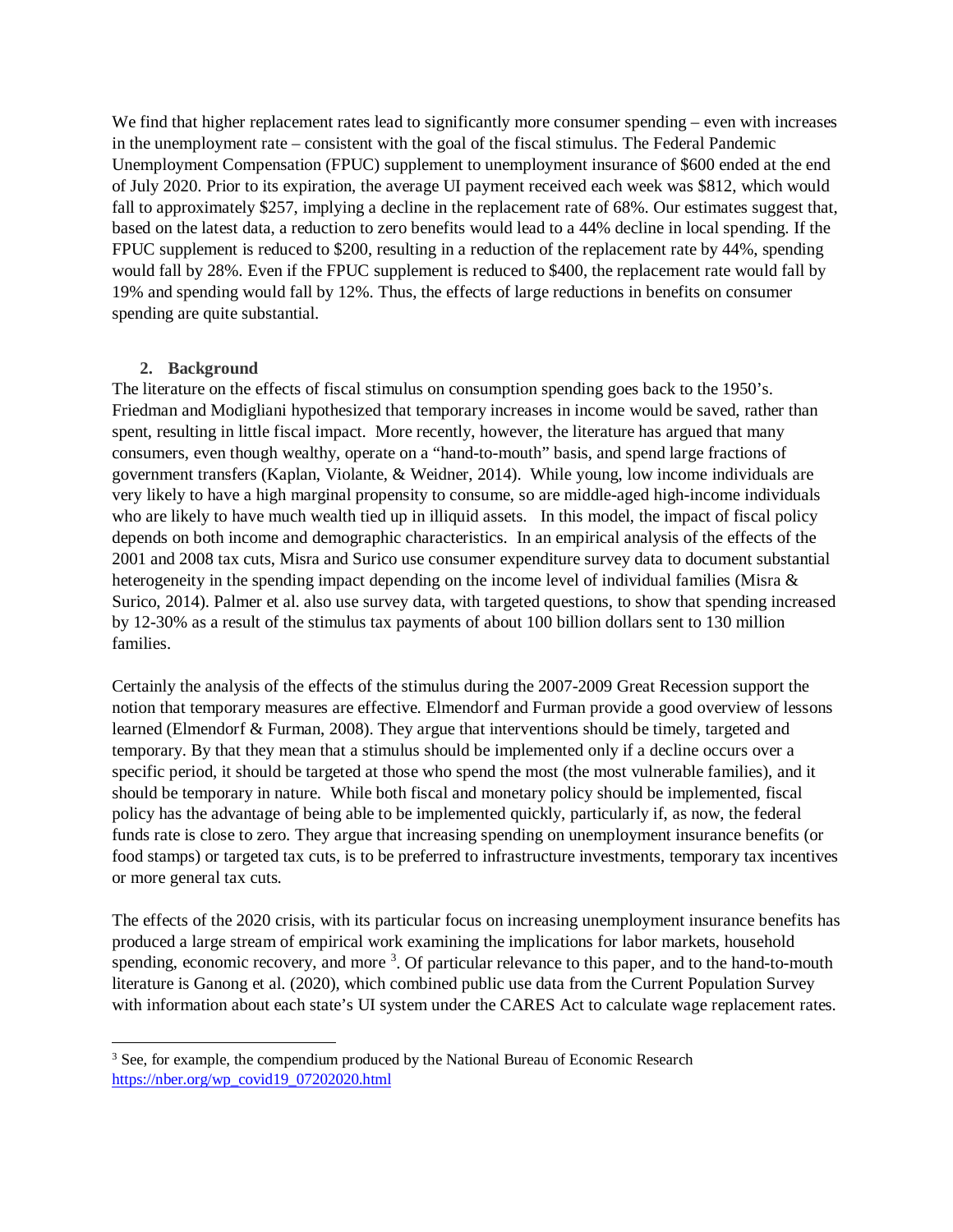Their sample, which consisted of 444 workers, provided the basis for examining the effect of different policies on the distribution of benefits and labor supply incentives – and emphasizes the heterogeneity of those effects even in such a small sample. (Ganong, Noel, & Vavra, 2020) The data described in this paper, which has detailed information on education, prior earnings, race and ethnicity for well over a million individuals, could provide more precise estimates about the distributional consequences of different policies.

The third strand of work has focused on estimating the impact of epidemics on spending patterns. Baker et al. use bank account data transaction-level data from a non-profit to study changes in the spending patterns of 4.735 customers (Baker, Farrokhnia, Meyer, Pagel, & Yannelis, 2020). A study of the spending patterns of about 5 million customers of Chase Bank customer suggests that spending declines were directly related to the pandemic rather than labor market effects(Cox et al., 2020). They find that there are substantial differences between customers with different income levels. On the theoretical side, Carroll et al. have built a sophisticated consumer spending model with micro economic foundations that shows the link between layoffs, benefits and consumption spending(Carroll, Slacalek, & White, 2020). It distinguishes between those individuals who are "deeply" unemployed versus those who are "normally" unemployed and allows policy-makers to explore the effects of different assumptions about who gets unemployed, and how long it takes them to return to employment. The data in this paper, which can track unemployment and benefit patterns of cohorts of individuals for each week after their initial claim for unemployment, can be used to differentiate these two types of individuals

## **3. Data**

 $\overline{\phantom{a}}$ 

We combine two primary data sources at the county and week level in order to generate a unique dataset that permits the analysis of how unemployment and replacement rates affect economic activity<sup>[4](#page-4-0)</sup>. The first dataset provides information at the individual level of weekly unemployment claims, benefits received, and previous earnings, which are then used to construct unemployment and replacement rates at the county and industry level. The second dataset provides information of daily changes in debit and credit spending at the county level.

### *3.1 Unemployment and Earning Replacement Data*

The data that we use to construct measures of unemployment rates and replacement rates come from the administrative records of the Illinois Unemployment Insurance system, which are themselves broken into two main data sets.

The first of these is the Unemployment Insurance (UI) certified claims data generated weekly for the Program for Measuring Insured Unemployed Statistics (PROMIS) system. The dataset contains records of UI claimants' weekly certifications for past weeks of benefits and provides a complete universe of certified claims with a two-week lag. It has a number of advantages for policy-makers when compared to survey data. They are extremely timely, since they are reported every week. The dataset can be used to generate overall counts of claimants as of a benefit week and also contains benefit details such as total

<span id="page-4-0"></span><sup>4</sup> The source data are deidentified and hosted in a secure facility – the Administrative Data Research Facility at the Coleridge Initiative – which is FedRAMP moderate certified and has Authorization to Operate from both the Census Bureau and USDA. Only authorized individuals can access the data, only for approved and statistical purposes, and only summary analytical statistics are released.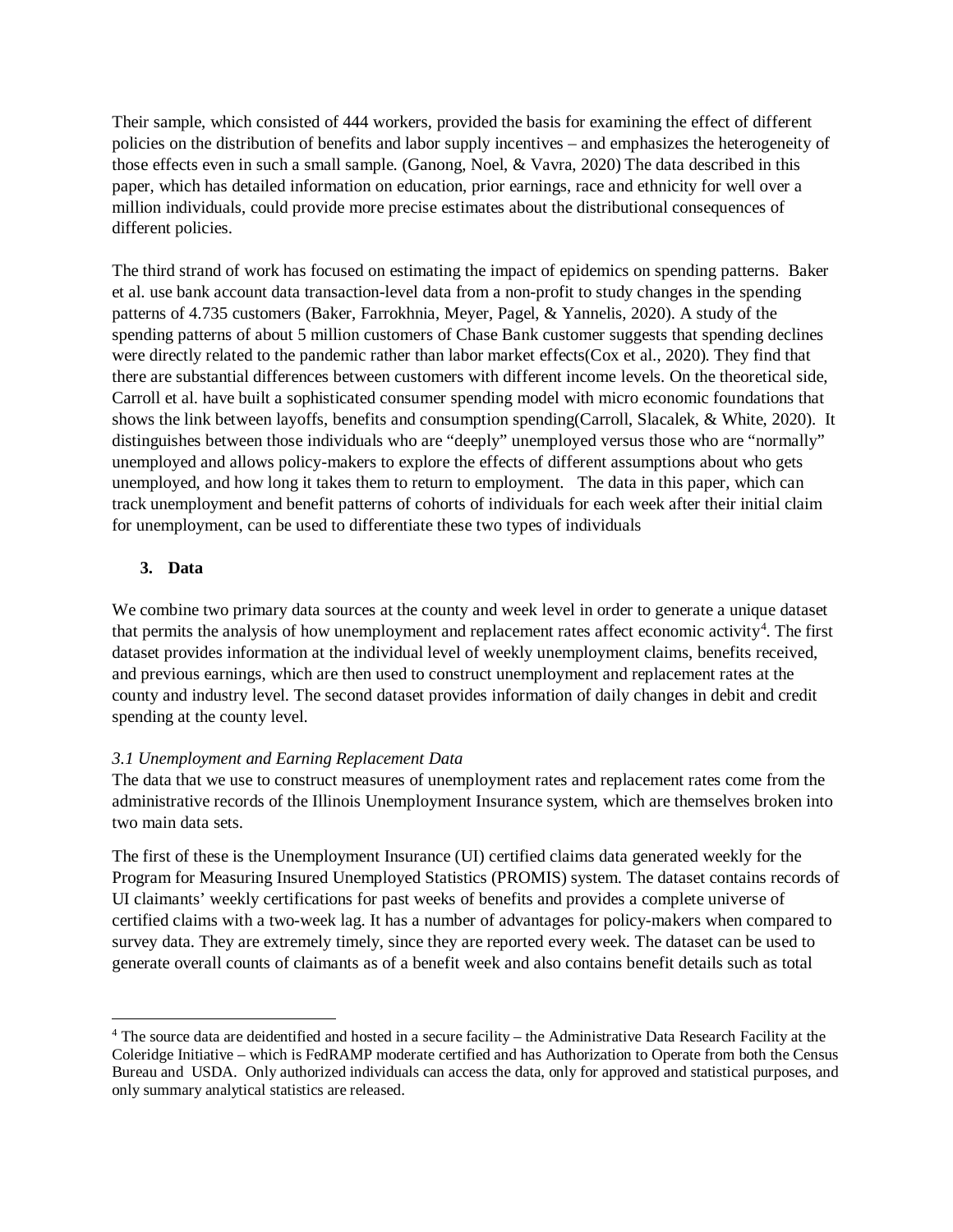amount paid and claimant details including age, race, gender, educational attainment, and their preseparation occupation and industry.

The second is the Quarterly UI Wage Records<sup>[5](#page-5-0)</sup>, which contain quarterly wages for all UI-covered jobs in Illinois and are used to obtain information on each individual's work and earnings history in the year prior to the COVID-19 pandemic.

### **Unemployment rate**

The construction of the unemployment rate measure is conceptually different from the BLS measure, which directly asks individuals whether they are "actively looking for work in the survey week". We construct a measure directly based on the count of individuals who certified and received unemployment benefits for week ending January 25, 2020 to June 27, 2020. We construct two versions of the unemployment rate: one at the county-industry-week level, and one at the county-week level. The former is necessary for constructing the shift-share instrumental variables, the latter is used for the core specification. The numerator comes from aggregating the weekly number of certified UI claims to a county-industry-week level, and to a county-week level respectively. When calculating the unemployment rate at the county-industry-week, the denominator comes from the 2018 Illinois American Community Survey (5 year) data on the workforce. While the ACS data have the advantage of industryspecific workforce estimates, one shortcoming is that they only include county-industry level data for 18 counties in Illinois. Our regression analysis is therefore limited to an analysis of those 18 counties<sup>[6](#page-5-1)</sup>.

### **Replacement rates**

 $\overline{\phantom{a}}$ 

We calculate the replacement rates by creating a ratio of the total amount paid in UI benefits<sup>[7](#page-5-2)</sup> for each certified claimant - for each week from the week ending January 25, 2020 to the week ending June 27, 2020 - to their 2019 average weekly wage.

The 2019 average weekly wage is calculated for each individual from their earnings as reported in the quarterly Illinois UI Wage Record file. Total wages (sometimes called wages or gross wages) for a quarter are the total amount of wages paid or payable (depending on the wording of the State law) to covered workers for services performed during the quarter, on all the payrolls of whatever type during the quarter. Bonuses paid are included in the payroll figures. Also included, when furnished with the job, is the cash value of such items as meals, lodging, tips and other gratuities, to the extent that State laws and regulations provide. Total wages include both taxable and nontaxable wages. We then divide the aggregate 2019 wages by 52 to get a 2019 average weekly wage for each certified claimant.

<span id="page-5-0"></span> $5$  UI wage records and their coverage are extensively described elsewhere (Burgess, Lane, & Stevens, 2000; Stevens, 2007)**,** but briefly the State's compensation law covers most employers with one or major employees. The only major excluded employers are the federal government, self-employed individuals, some small agricultural enterprises, and philanthropic and religious organizations. Employment of individuals who receive no salary at all, who are totally dependent upon commissions, and who work on an itinerant basis with no fixed location or home base is not reported by covered employers. The Quarterly UI Wage Records can also be linked to firm-level data from the Quarterly Census of Employers and Wage to obtain additional information about each employer.

<span id="page-5-1"></span><sup>&</sup>lt;sup>6</sup> The unemployment rates in the maps, in contrast, use the 2019 Local Area Unemployment Statistics program data as a workforce measure, which encompasses all 102 counties in Illinois, to provide a broader depiction of unemployment rates across the state.

<span id="page-5-2"></span><sup>7</sup> The total UI payment received field includes both regular benefits, dependent allowances, and the Federal Pandemic Unemployment Compensation addition and subtracts tax withholding and benefit discounts due to wages earned.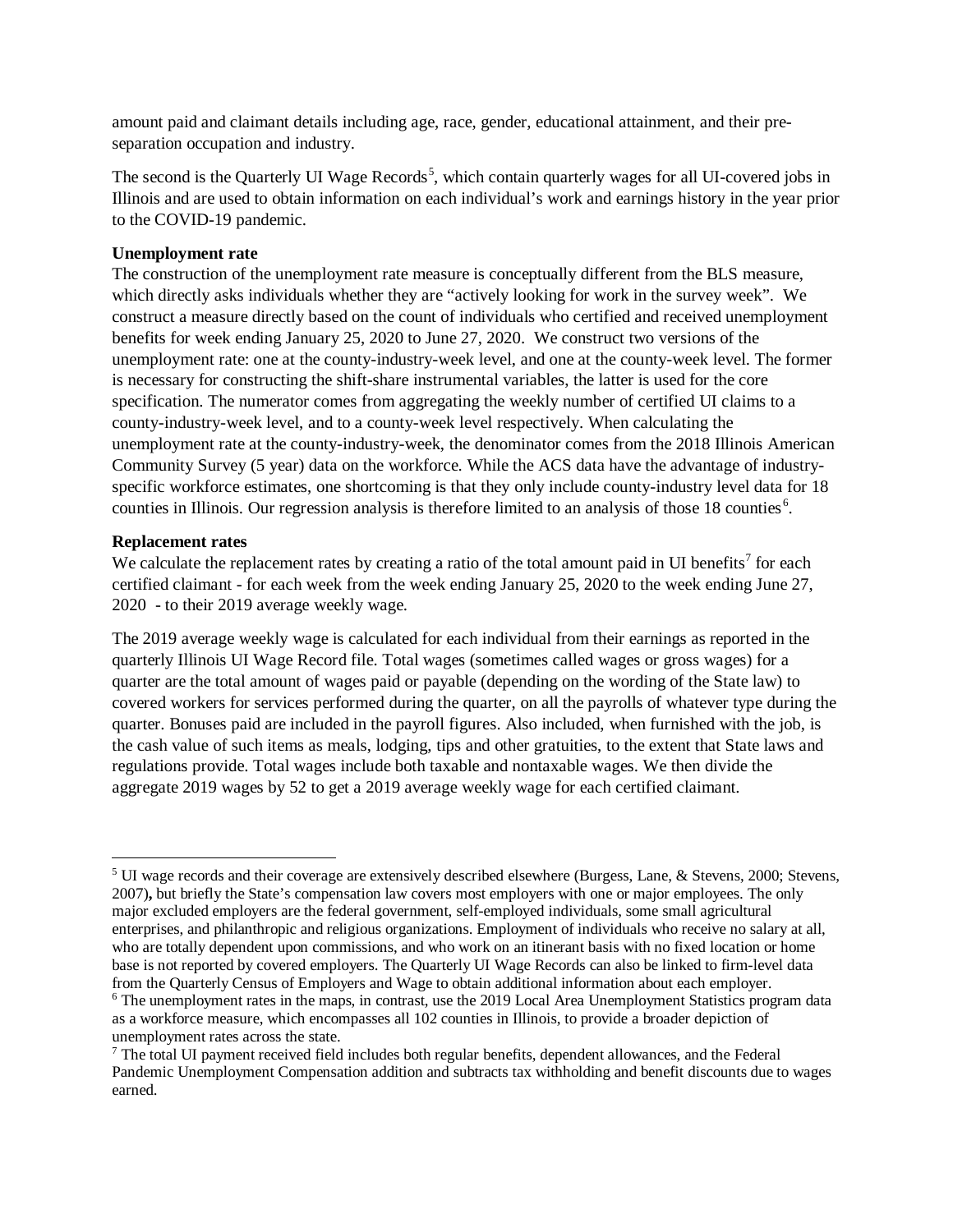Weekly county-level wage replacement ratios are calculated by taking the mean of the county residents' weekly UI benefit paid amount and dividing it by the mean of their weekly 2019 wages. Only individuals with nonzero wages and paid benefit amounts are included in this calculation.

# *3.2 Economic Activity Measures*

Our second primary source of data comes from a public database<sup>[8](#page-6-0)</sup> that tracks a variety of timely measures of local economic activity(Chetty et al., 2020). For the purposes of this paper, we utilize their spending data from Affinity Solutions. These are seasonally adjusted credit and debit card spending, relative to January 25, 2020, presented as a 7-day moving average and at the county level.

# *3.3 Final Dataset*

The final dataset is at the county-week level, from January 25 to June 27, 2020, and covers 18 counties in Illinois. Illinois is the sixth largest state in the United States, with a population of about 13 million<sup>[9](#page-6-1)</sup>, a workforce of about 6 million<sup>[10](#page-6-2)</sup> and a GDP of about \$900 billion<sup>[11](#page-6-3)</sup>. In the week ending July 4, nearly 650,000 workers claimed unemployment insurance. Total UI payments received in that week, including the \$600 FPUC supplement, were \$445 million.

While Table 1 provides summary descriptive statistics, three sets of pictures are useful to summarize the features we exploit in this paper – the variation in each of the three key measures over time; the variation across counties, and the heterogeneity in the relationship between the earnings replacement rate and spending.

First, the effect of the pandemic was sharp and strong in Illinois. Figure 1 shows the trends in unemployment rates, replacement rates and spending over time for Illinois. The shock of the pandemic is apparent: we see a massive drop in consumer spending and a large spike in unemployment. The immediate effect of the CARES Act fiscal stimulus is also apparent in both the sharp increase in earnings replacement (in excess of 100%), as well as in the sharp – and immediate - increase in consumer spending, despite continued high levels of unemployment.

l

<span id="page-6-0"></span><sup>8</sup> <https://tracktherecovery.org/>

<span id="page-6-1"></span><sup>9</sup> <https://www.census.gov/quickfacts/IL>

<span id="page-6-2"></span><sup>10</sup> <https://www.bls.gov/eag/eag.il.htm>

<span id="page-6-3"></span><sup>&</sup>lt;sup>11</sup> [https://www.bea.gov/sites/default/files/2020-07/qgdpstate0720\\_0\\_0.pdf](https://www.bea.gov/sites/default/files/2020-07/qgdpstate0720_0_0.pdf)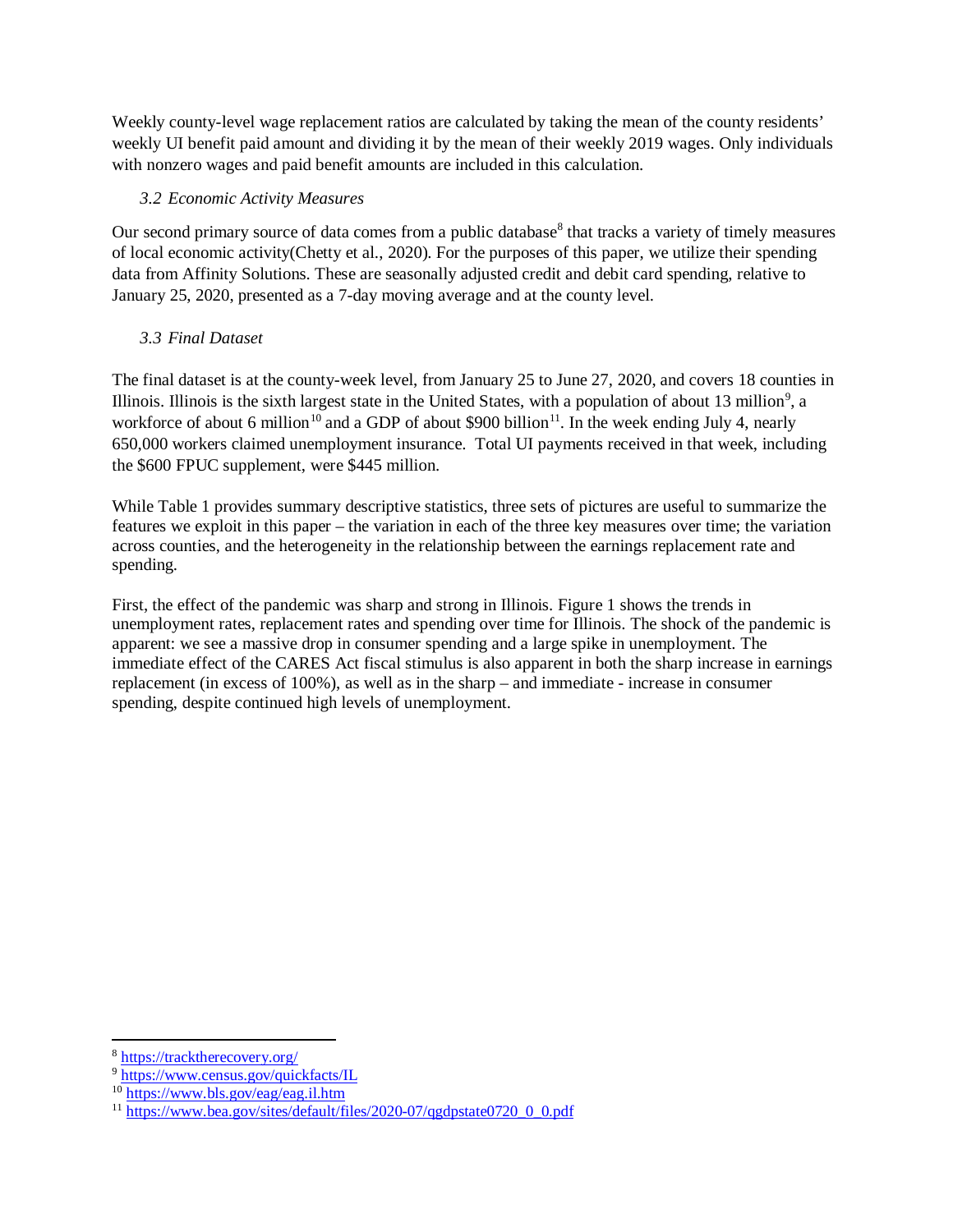

*Figure 1: The Pandemic – and CARES Act - Effect*

Second, the heterogeneity in unemployment rates and replacement rates across counties is evident in Figure 2. At the end of June 2020, average unemployment rates range from a low of 2% in the west and south of the state to 11% in the northeast. Wage replacement rates range from just over 100% in the northeast to almost 200% in the northwest and southwest of the state.



*Figure 2 County heterogeneity in Unemployment and replacement rates*

The third feature is the positive relationship between replacement rates and spending, as well as the heterogeneity across counties, which is clearly visible in Figure 3.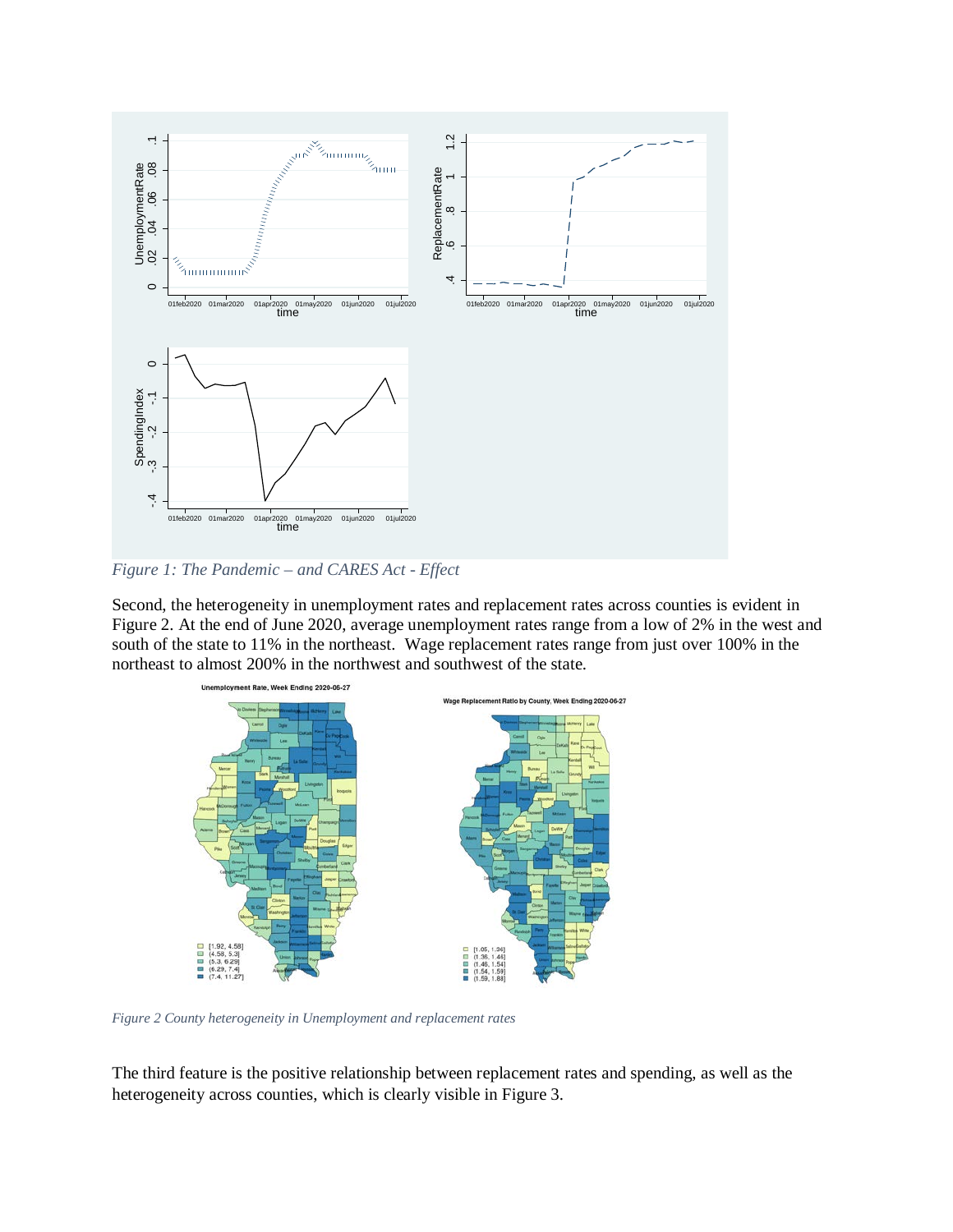

*Figure 3: Relationship between Replacement Rates and Spending*

## **4. Conceptual Framework and Empirical Approach**

In this framework, we use counties as the unit of analysis to estimate the impact of changes in unemployment levels and earnings replacement rates on local economic activity. Our approach has the advantage of both describing local level heterogeneity in economic pain and enabling local policy makers to target additional specific interventions. Of course, although the data used here are for the state of Illinois, since similar data are available for each state, a similar approach could be used for every state.

The main outcome measure of interest is the level of economic activity, as described above: an index of credit/debit spending compared to January 2020. The independent measures include the unemployment rate and the earnings replacement rate. Of course, since unemployment rates and replacement rates interact with each other in affecting the outcome, the baseline regression interacts the two measures.

More formally, the baseline model can be written as:

 $E$ con $Activity_{ct}$  $= \beta_0 + \beta_1$ Unemp<sub>ct</sub> +  $\beta_2$ ReplacementRate<sub>ct</sub> +  $\beta_3$ Unemp<sub>ct</sub> × ReplacementRate<sub>ct</sub> +  $f(t, c, \theta_c)$  +  $\epsilon_{ct}$ 

where *c* indexes counties and *t* indexes weeks. Our main specifications include cubics in time fully interacted with county fixed effects, captured by  $f(t, c, \theta_c)$ .

Given that local demand may affect unemployment overall and by industry, we develop a series of shiftshare instruments for each endogenous independent variable:  $Unemp_{ct}$ ,  $ReplacementRate_{ct}$  and Unemp<sub>ct</sub>  $\times$  ReplacementRate<sub>ct</sub>. Specifically, we rely on differences in the initial industrial composition in each county interacted with state-level unemployment rates and/or state-level replacement rates by industry to develop instruments.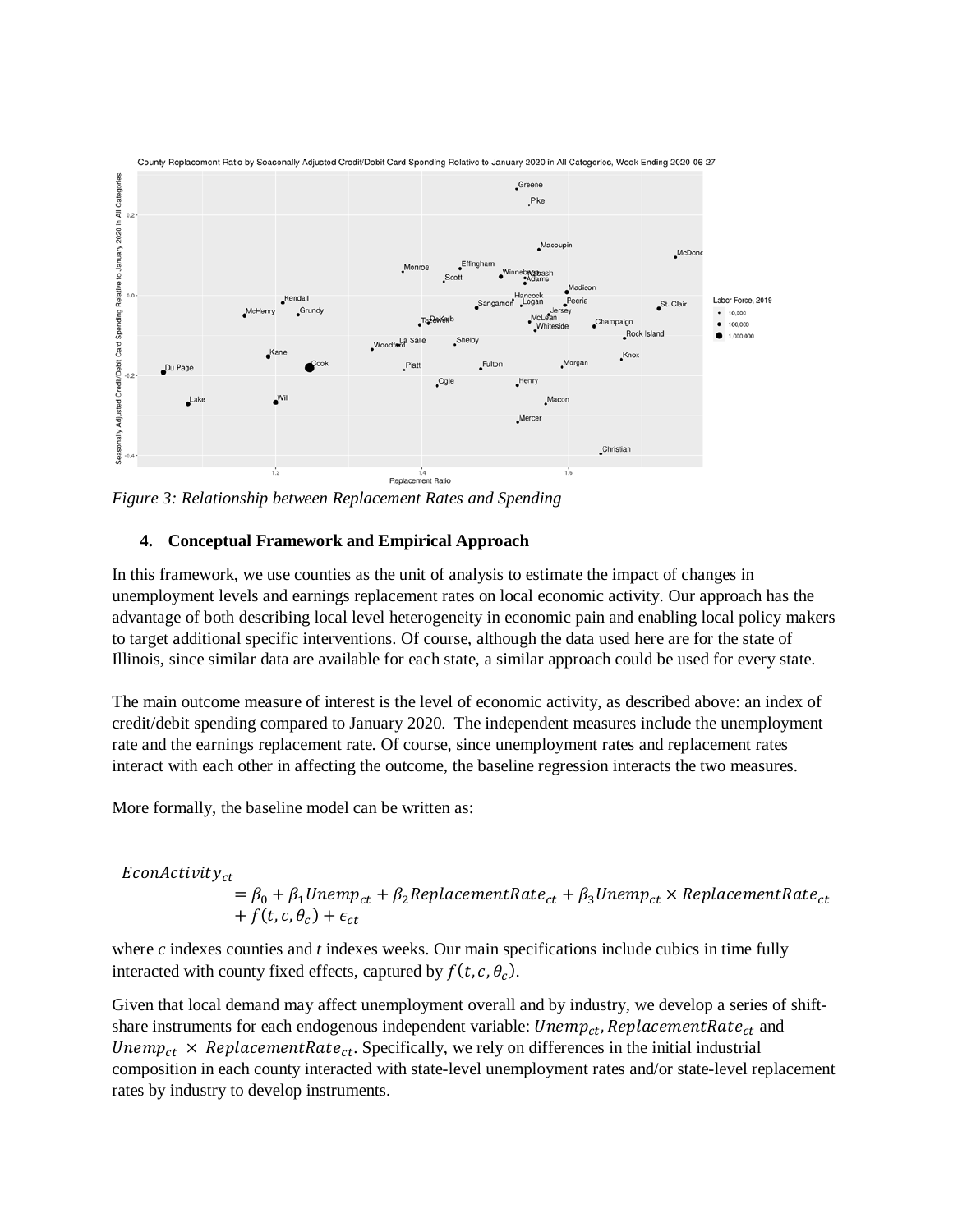In the case of our instrument for the unemployment rate, we take the share of workers in each industry *i* who are unemployed in week  $t$ ,  $Unemp_{it}$ , and weight them by the share of employment in each county that is in that industry,  $Share_{ci,0}$ , in a base period, which is 2018. We calculate the industry unemployment rate by taking the number of certified UI claims for each industry in each week and dividing that by the workforce in that industry in 2018. We then sum the weighted product across industries to construct a shift-share instrument for unemployment, as follows:

$$
IV_{ct}^{Unemp} = \sum_{i=1}^{I}Share_{ci,0} * Unemp_{it}
$$

Our instrument for replacement rates is developed analogously, using the baseline industry employment shares to weight industry-specific UI replacement rates. We estimate the industry-specific UI replacement rate using the mean total benefits received in each week for the workers previously employed in each industry divided by the mean weekly UI earnings in 2019 in that industry. Our UI benefit level is the actual amount of money that people receive including the \$600 FPUC supplement (as relevant) after deductions like childcare. Formally, we estimate,

$$
IV_{ct}^{RR} = \sum_{i=1}^{I}Share_{ci,0} * RR_{it}
$$

Lastly, we construct our instrument for interactions between the unemployment rate and the replacement rate by taking a weighted average of the product of the industry unemployment rates and replacement rates where the weights are the county industry employment shares. Formally, we construct,

$$
IV_{ct}^{UnempXRR} = \sum_{i=1}^{I}Share_{ci,0} * Unemp_{it} * RR_{it}
$$

#### 5. **Results**

Table 2 reports OLS estimates, introducing the explanatory variables one at a time. Column (1) reports the relationship between the unemployment rate and spending. We find that each 1% increase in unemployment claims leads to a decline in spending of 1.5%. If the replacement rate is the only regressor, it is only weakly positively related to spending (column (2)). However, when both the unemployment rate and replacement rate are included together (column (3)), both become strong predictors of spending. A 1% increase in the unemployment rate is associated with a decrease in spending of more than 6%, while a 1% increase in the replacement rate is associated with an increase in spending of over 0.5%.

Clearly, however, the effect of the replacement rate should depend on the number of people who are receiving benefits and the effect of the unemployment rate should depend on the replacement rate, so it is logical to capture the interrelationships by incorporating an interaction term. We do this in column (4). The results show that the coefficient on unemployment becomes substantially more negative, the coefficient on the replacement rate becomes negative, and the interaction between the unemployment rate and replacement rate is large and positive. While all coefficients are highly statistically significant, the main effects cannot be interpreted easily without considering the interaction term. Prior to April, the replacement rate was typically around 0.4, so that a 1% increase in unemployment was associated with a reduction in spending of roughly 6%. Starting in April, replacement rates regularly exceed 1, and are often closer to 1.2. At a replacement rate of 1.2, increases in unemployment are associated with an increase in spending of over 5%. While the coefficient on the replacement rate (without an interaction)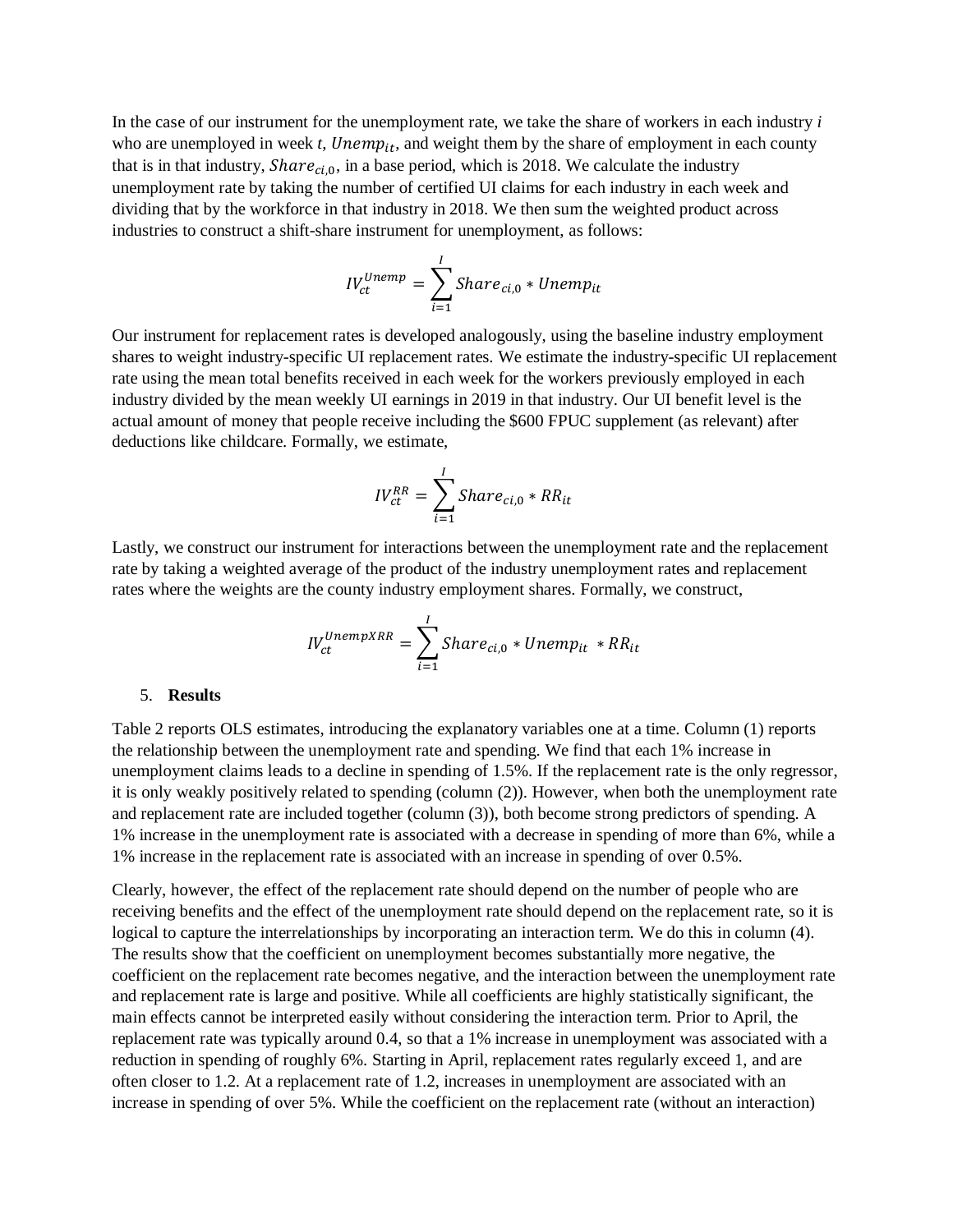has a negative sign, this turns out to be a consequence of including the interaction term. Our proxy for unemployment averages just over .05 over the entire sample. At this unemployment rate, a 1% increase in the replacement rate increase spending by roughly 0.2. At the peak unemployment rate, near 0.1, a 1% increase in the replacement rate is associated with a spending increase of slightly under 1%.

Table 3 reports estimates for a range of robustness checks. The estimates are remarkably robust across specifications. The first set of estimates (Column 2) are not weighted by the size of the labor force. The second set (column 3) include controls for time (month) fixed effects and a separate set of county fixed effects. The third set (Column 4) uses a different replacement rate measure based on the gross benefit as opposed to the amount of the payment (net of deductions). The last column (column 5) excludes Cook County, which accounts for roughly 40% of Illinois population and economic activity. The size and precision of the estimates is extremely stable across each specification.

As indicated, we are concerned that the OLS estimates may be biased because changes in demand would affect local employment. Table 4 reports first stage equations. Column (1) reports estimates for the first stage equation with just the unemployment rate. Here the instrument has a plausible coefficient of slightly above 1 and is a very strong predictor of the unemployment rate. Column (2) reports estimates for the replacement rate alone. Here the instrument has a plausible coefficient of slightly beneath 1 and is highly significant. Columns (3) and (4) report first stage estimates for the models with the unemployment rate and replacement rate with instruments for just those two variables. The instrument for the replacement rate is essentially unrelated to the unemployment rate, so the estimates in column (3) are quite similar to those in column (1). In column (4), the instrument for the unemployment rate is a strong predictor of the replacement rate, but the instrument for the replacement rate itself remains quite similar to that in column (2). Columns (5), (6), and (7) report first stage equations for our full model. Column (5) reports estimates for the unemployment rate. It shows that that the instrument for the unemployment rate is strong and has a plausible magnitude of essentially 1. The other two instruments are considerably smaller in magnitude and insignificant. Column (6) reports estimates for the replacement rate. Here the instrument for the replacement rate is strong and statistically significant and has a plausible coefficient of essentially 1. The instrument for the unemployment rate is negative while that for the unemployment rate interacted with the replacement rate is positive. Column (7) reports first stage estimates for the unemployment rate interacted with the replacement rate. Our instrument for that variable is a strong predictor with a magnitude of just under 1. The other two instruments are weak predictors. The first stage F-statistics on the excluded instruments range from roughly 300 to over 800.

Table 5 reports our second stage estimates. The estimates are also strong and precise. They are generally similar to the fixed effects estimates in Table 2, although sometimes slightly larger in magnitude. Turning to column (4), the coefficients on the unemployment rate and is opposite in sign and slightly smaller than its interaction with the replacement rate. Before April 2020, when the replacement rate averaged roughly 0.4, increases in unemployment are associated with a decline in spending of roughly 7%. But since April when the replacement rate has frequently been closer to 1.2, increases in unemployment were associated with an increase in spending of roughly 6%. In the case of the replacement rate, the estimates imply that at unemployment rates beneath 4.6, increases in the replacement rate are associated with greater spending. Since April, with the unemployment rate frequently close to 0.1, a 1% increase in the replacement rate is associated with an increase in spending of .88 points.

The FPUC supplement to unemployment insurance of \$600 ended at the end of July 2020. Prior to its expiration, the average weekly benefit paid was \$812, which would fall to \$257, implying a decline in the replacement rate of 68%. The replacement rate was roughly 1.25 in the latest data, so the new replacement rate would be roughly .4, all else equal. At the unemployment rate of .077 in the latest data,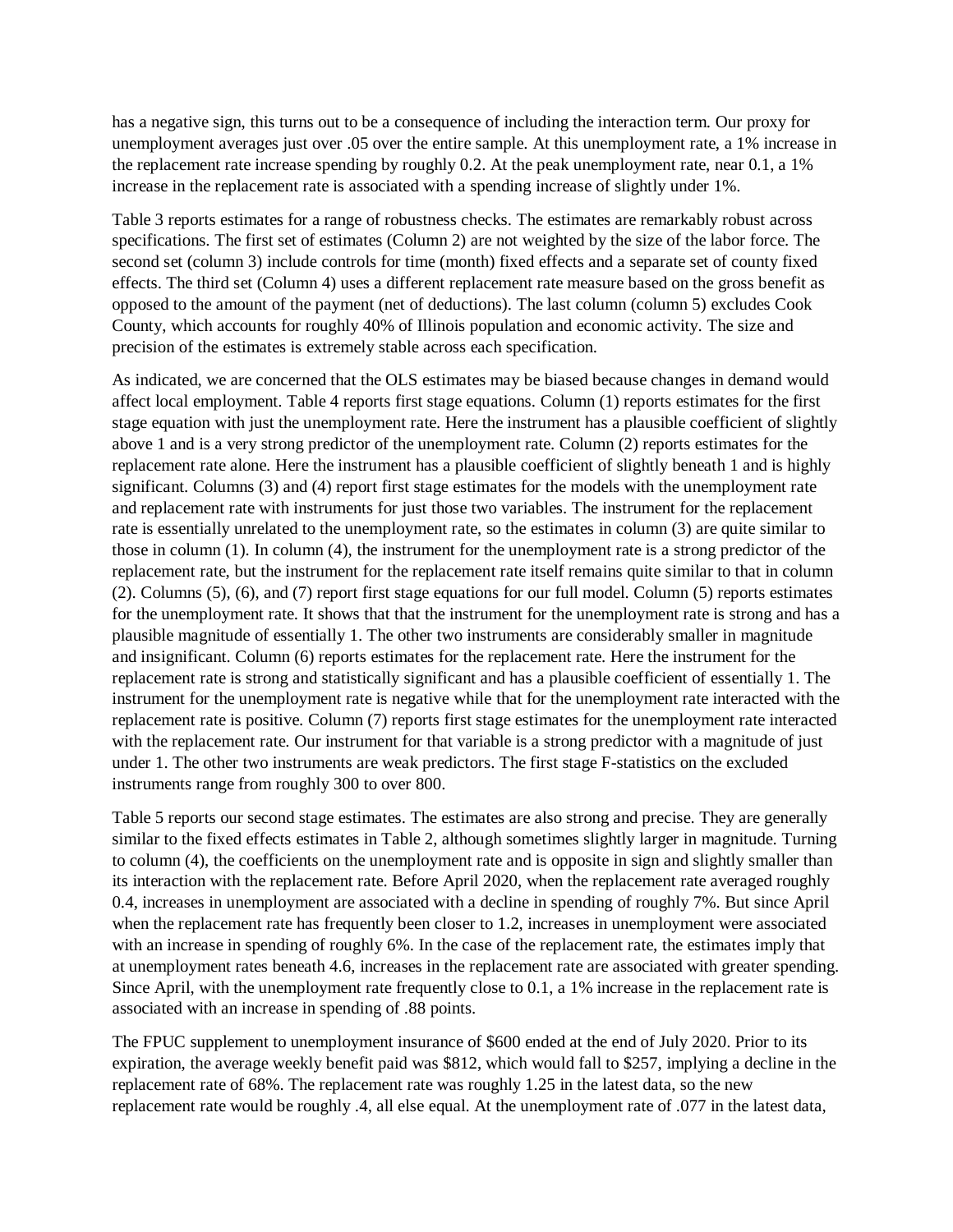spending this reduction in benefits would lead to a decline in spending of 44%. If the FPUC supplement is reduced to \$200, the replacement rate would fall by 44%. The implied reduction in spending from these benefits would be 28%. Even if the FPUC supplement is reduced to \$400, the replacement rate would fall by 19% and spending would fall by 12%. Thus, substantial declines in the generosity of UI benefits are predicted to have dramatic adverse effects on local spending.

Table 6 reports estimates for the same set of robustness checks as reported in Table 3. The estimates are remarkably robust across the various specifications.

## **Conclusion**

This paper provides evidence that the fiscal stimulus deployed in response to the economic shock engendered by COVID-19 had important and substantial effects on spending and economic activity. In Illinois, proposed cuts to unemployment insurance benefits are expected to have large effects on consumer spending, with the largest cuts leading to cuts in local spending of 44% from current levels. The results are robust to multiple specifications.

The paper contributes in another way. The data that are used here, which are timely, weekly and universal, can be used to estimate the impact of stimulus effects for all states in the country, and inform decision-making at all levels of government – federal, state and local. More precise analysis is also possible, because the dataset is large enough to permit estimates to be generated by different demographic, geographic, and income groups. As a result, further research could examine the size of the consumption effect on both the "hand-to-mouth" segment and the low income segment of the population. The individual data can be structured as cohorts, so that the impact of the composition of unemployment by whether claimants are "deeply unemployed" or "normally unemployed" can be examined. Policy makers can be informed about the regional differences in fiscal stimulus, to better inform the allocation of resources to training providers and economic development agencies.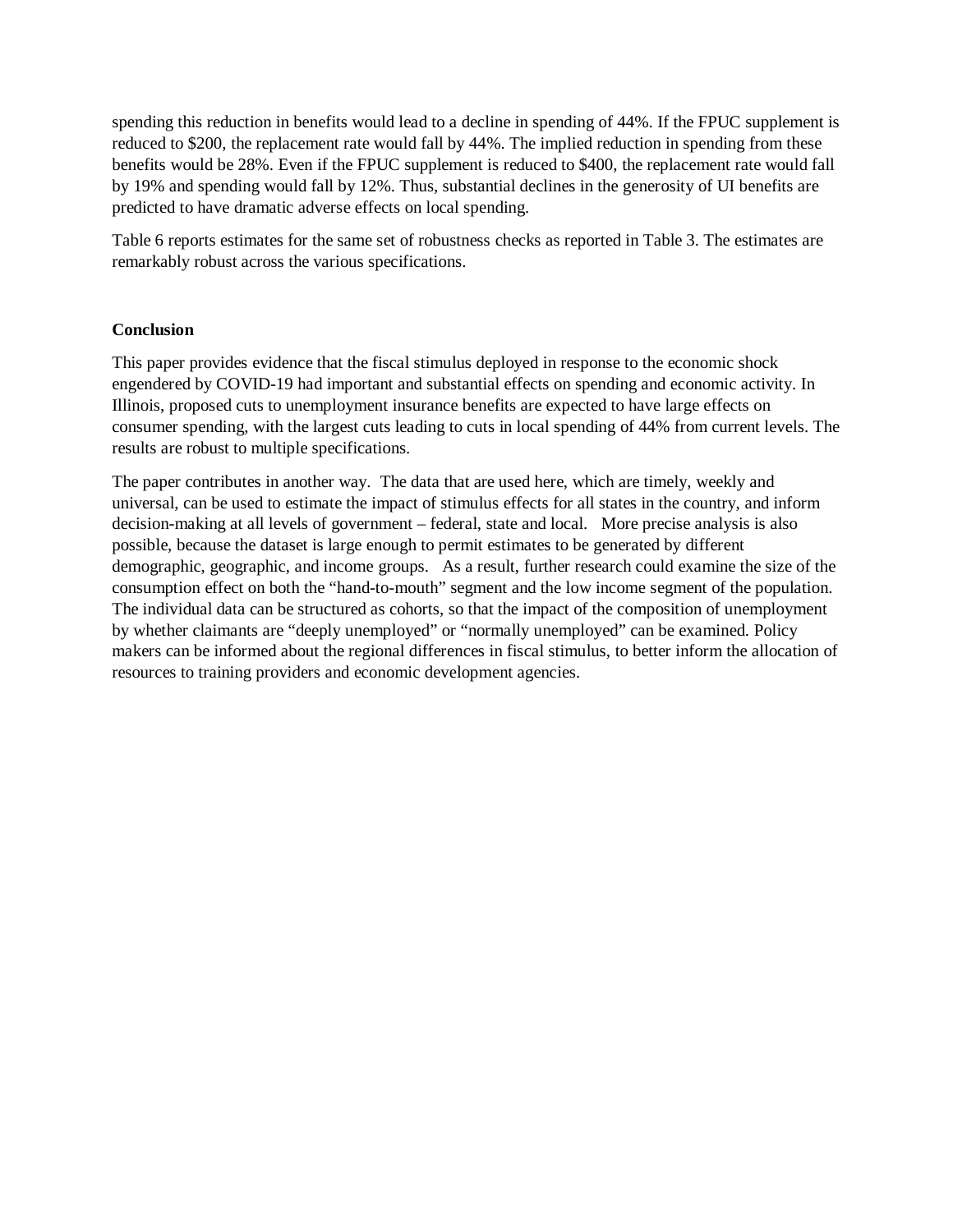|                                                                                 | Mean      | <b>SD</b> |
|---------------------------------------------------------------------------------|-----------|-----------|
| Credit/Debit Spending relative to January 2020                                  | $-0.1432$ | 0.1325    |
| Share of Labor Force claiming Unemployment                                      | 0.0574    | 0.0367    |
| <b>Replacement Rate</b>                                                         | 0.8032    | 0.3967    |
| Share of Labor Force claiming Unemployment interacted with the Replacement Rate | 0.0581    | 0.0474    |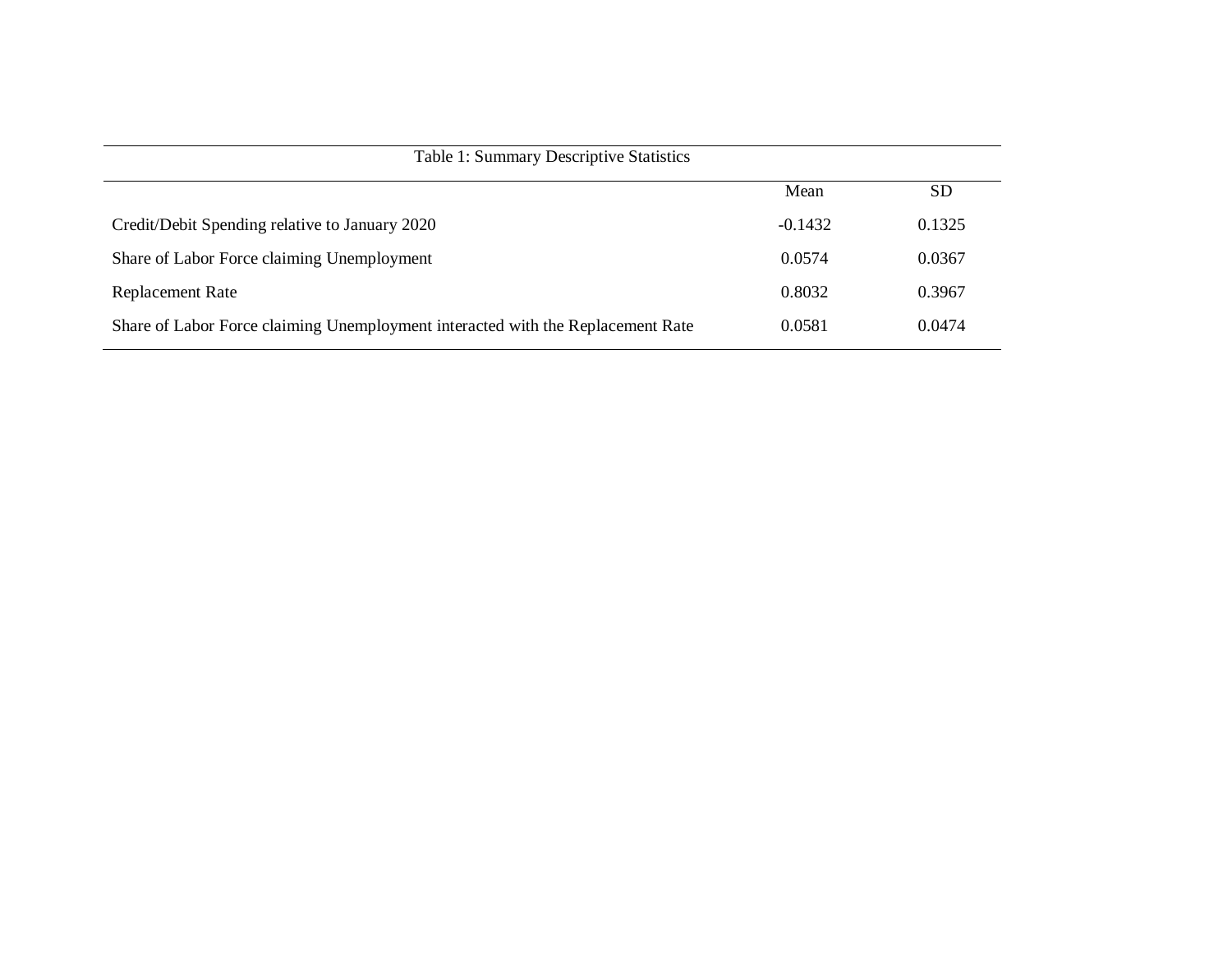|                           |                         |                      | o                    |                      |  |  |
|---------------------------|-------------------------|----------------------|----------------------|----------------------|--|--|
|                           | (1)                     | (2)                  | (3)                  | (4)                  |  |  |
|                           | Spending relative to    | Spending relative to | Spending relative to | Spending relative to |  |  |
|                           | Jan2020                 | Jan2020              | Jan2020              | Jan2020              |  |  |
| Unemployment              | $-1.490$ <sup>***</sup> |                      | $-6.149$             | $-12.04$             |  |  |
|                           | (0.117)                 |                      | (0.266)              | (0.315)              |  |  |
| <b>Replacement Rate</b>   |                         | $0.0404***$          | $0.538***$           | $-0.525***$          |  |  |
|                           |                         | (0.00744)            | (0.0489)             | (0.104)              |  |  |
| Unemployment*RR           |                         |                      |                      | $14.55***$           |  |  |
|                           |                         |                      |                      | (0.770)              |  |  |
| $\mathbf N$               | 391                     | 391                  | 391                  | 391                  |  |  |
| F                         | 162.7                   | 29.50                | 274.0                | 1093.6               |  |  |
| R-squared                 | 0.885                   | 0.879                | 0.914                | 0.956                |  |  |
| Cubic in Time *County FEs | <b>YES</b>              | <b>YES</b>           | <b>YES</b>           | <b>YES</b>           |  |  |

Table 2. Baseline Fixed Effects Estimates of the Determinants of County-Level Spending

Standard errors in parentheses

Standard errors clustered at the county level

The units of observation are county-week pairs.

All are weighted by workforce.

The unemployment rate is measured using the share of people claiming unemployment insurance.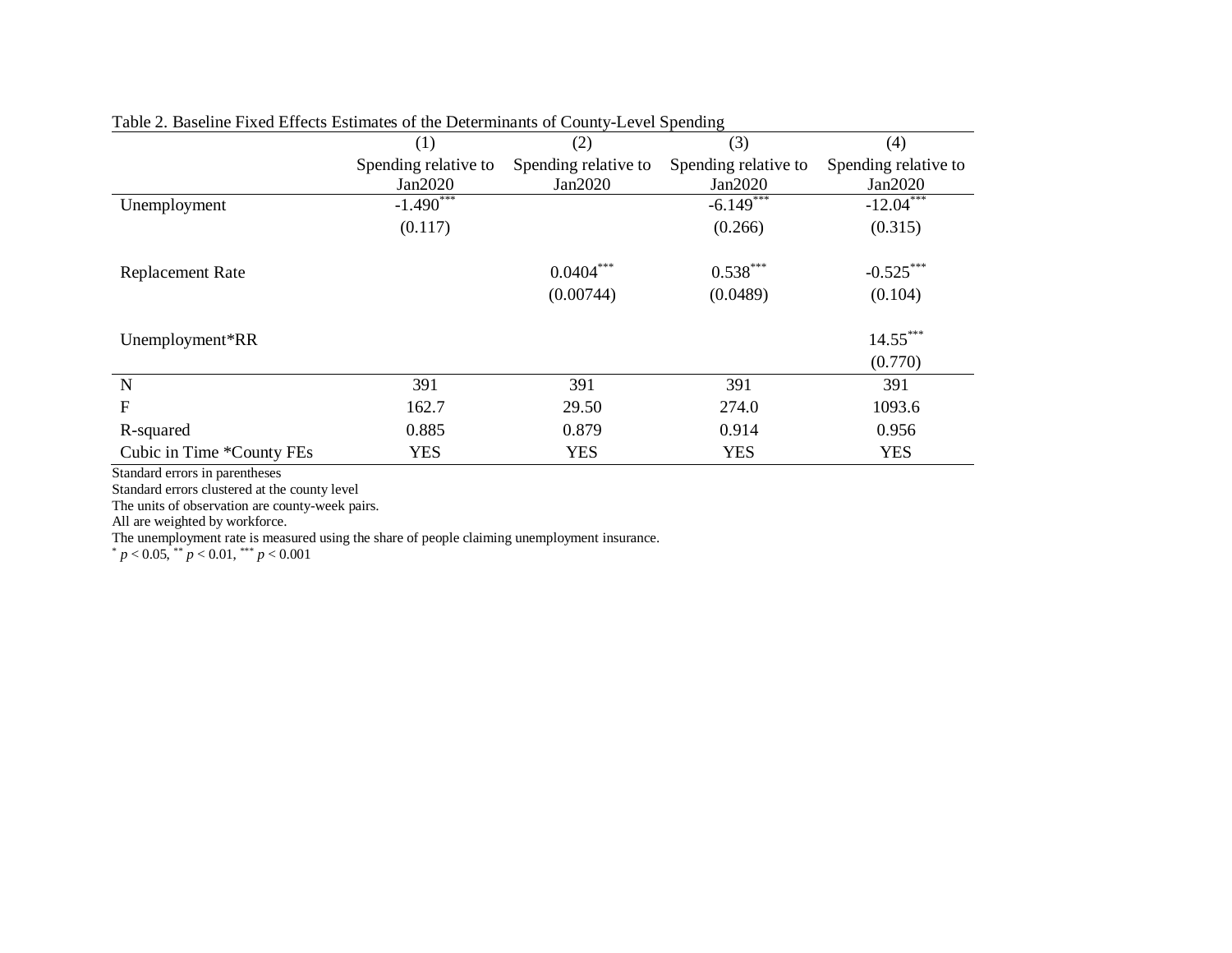|                           | (1)             | (2)         | (3)         | (4)                 | (5)                     |
|---------------------------|-----------------|-------------|-------------|---------------------|-------------------------|
|                           | <b>Baseline</b> | Unweighted  | Month FE    | <b>Alternate RR</b> | <b>Without Cook</b>     |
|                           |                 |             |             |                     | County                  |
| Unemployment              | $-12.04***$     | $-11.50***$ | $-10.90***$ | $-11.76***$         | $-12.\overline{30}$ *** |
|                           | (0.315)         | (0.721)     | (0.550)     | (0.311)             | (0.732)                 |
| <b>Replacement Rate</b>   | $-0.525***$     | $-0.313***$ | $-0.469***$ | $-0.626$ ***        | $-0.389$ ***            |
|                           | (0.104)         | (0.0622)    | (0.0605)    | (0.0948)            | (0.0742)                |
| Unemployment*\$\$         | $14.55***$      | $11.63***$  | $9.017***$  | $14.01***$          | $13.63***$              |
|                           | (0.770)         | (1.186)     | (0.830)     | (0.674)             | (1.495)                 |
| N                         | 391             | 391         | 391         | 391                 | 368                     |
| ${\bf F}$                 | 1093.6          | 128.3       | 832.6       | 875.4               | 149.6                   |
| R-squared                 | 0.956           | 0.907       | 0.876       | 0.952               | 0.930                   |
| Cubic in Time *County FEs | <b>YES</b>      | <b>YES</b>  |             | <b>YES</b>          | <b>YES</b>              |
| Month FE & County FEs     |                 |             | <b>YES</b>  |                     |                         |

Table 3. Alternative Fixed Effects Estimates of the Determinants County-Level Spending.

Standard errors in parentheses

Standard errors clustered at the county level

The units of observation are county-week pairs.

All are weighted by workforce unless otherwise specified

The unemployment rate is measured using the share of people claiming unemployment insurance.

The alternative measure of the replacement rate is the gross benefit level as opposed to the net payment received.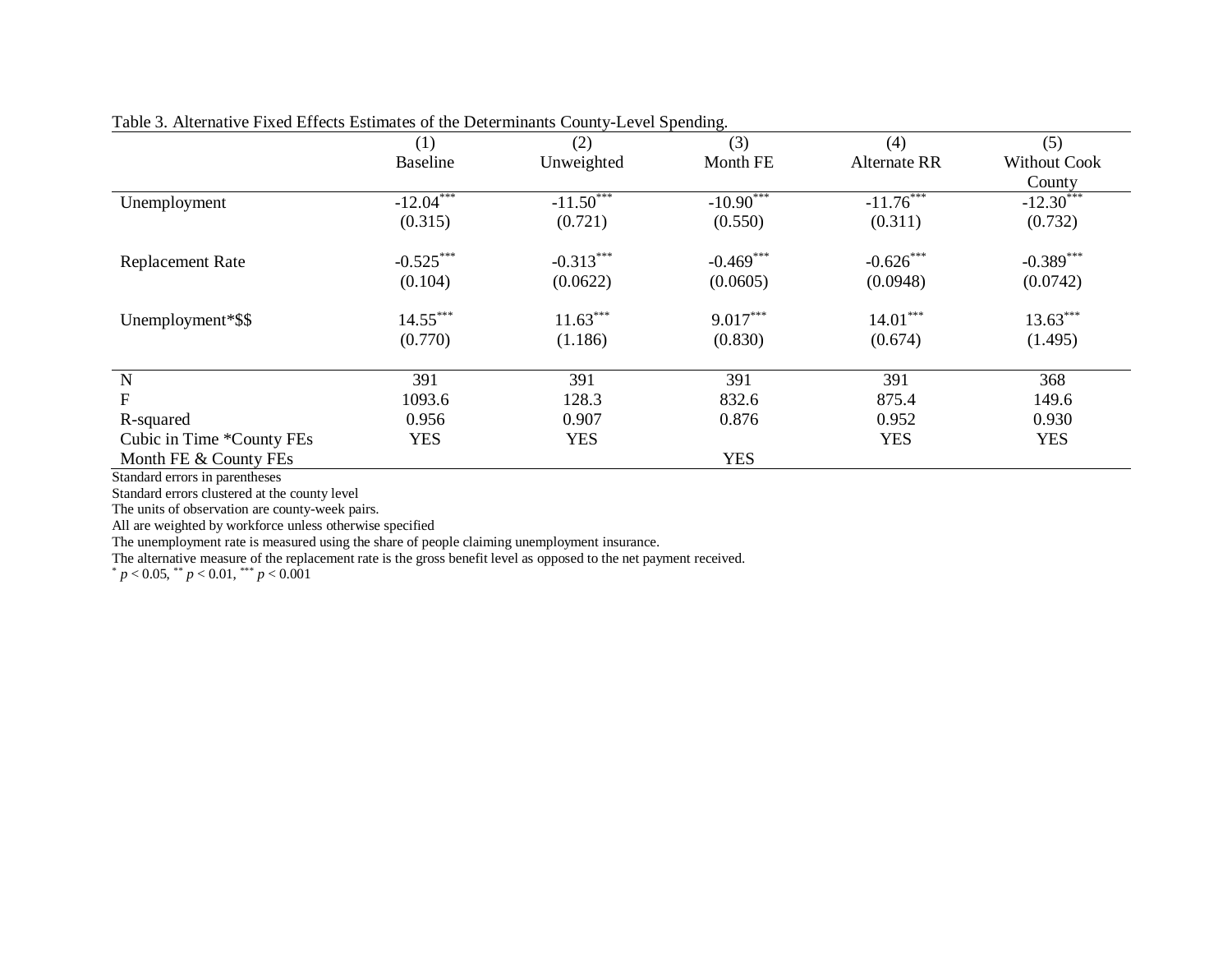|                            | (1)        | (2)              | (3)        | (4)              | (5)        | (6)              | (7)        |
|----------------------------|------------|------------------|------------|------------------|------------|------------------|------------|
|                            | Unemp.     | Replacement Rate | Unemp.     | Replacement Rate | Unemp.     | Replacement Rate | Unemp.*RR  |
| Unemployment IV            | $1.166***$ |                  | $1.139***$ | $-0.700***$      | $1.120***$ | $-0.874***$      | $-0.0278$  |
|                            | (0.0605)   |                  | (0.0416)   | (0.108)          | (0.0283)   | (0.131)          | (0.0484)   |
| <b>Replacement Rate IV</b> |            | $0.914***$       | 0.00230    | $0.960***$       | $-0.00192$ | $0.922***$       | $-0.00348$ |
|                            |            | (0.0259)         | (0.00207)  | (0.0300)         | (0.00321)  | (0.0385)         | (0.00535)  |
| Unemployment*RR IV         |            |                  |            |                  | 0.0559     | $0.507*$         | $1.056***$ |
|                            |            |                  |            |                  | (0.0656)   | (0.223)          | (0.120)    |
| N                          | 391        | 391              | 391        | 391              | 391        | 391              | 391        |
| F-Statistic (Excluded IVs) | 493.1      | 855.9            | 680.5      | 444.3            | 620.4      | 329.9            | 530.5      |
| Cubic in Time *County      | <b>YES</b> | <b>YES</b>       | <b>YES</b> | <b>YES</b>       | <b>YES</b> | YES              | <b>YES</b> |
| FE <sub>s</sub>            |            |                  |            |                  |            |                  |            |

# Table 4. Baseline 1<sup>st</sup> Stage Equations for the Determinants of County-Level Spending.

Standard errors in parentheses

Standard errors clustered at the county level

The units of observation are county-week pairs.

All are weighted by workforce.

The unemployment rate is measured using the share of people claiming unemployment insurance.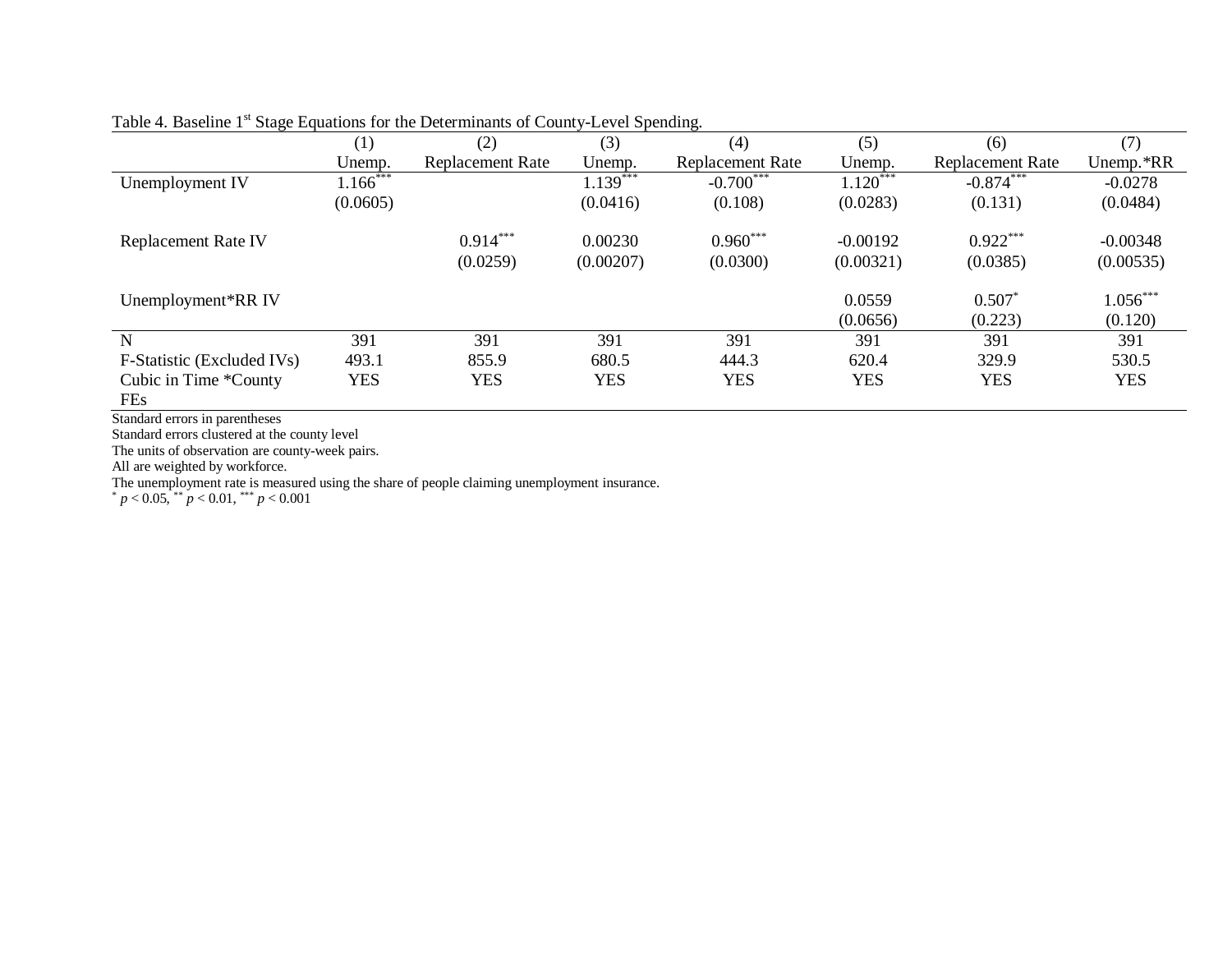|                            | (1)               | (2)                  | (3)                  | (4)                  |
|----------------------------|-------------------|----------------------|----------------------|----------------------|
|                            | Spending relative | Spending relative to | Spending relative to | Spending relative to |
|                            | to Jan2020        | Jan2020              | Jan2020              | Jan2020              |
| Unemployment               | $-4.028***$       |                      | $-7.937***$          | $-13.38***$          |
|                            | (0.257)           |                      | (0.407)              | (0.832)              |
| Replacement Rate           |                   | $-0.137***$          | $0.530***$           | $-0.733***$          |
|                            |                   | (0.0132)             | (0.0294)             | (0.0524)             |
| Unemployment*RR            |                   |                      |                      | $16.10***$           |
|                            |                   |                      |                      | (0.637)              |
| N                          | 391               | 391                  | 391                  | 391                  |
| Cubic in Time * County FEs | <b>YES</b>        | <b>YES</b>           | <b>YES</b>           | <b>YES</b>           |

# Table 5. Baseline 2SLS Estimates of the Determinants of County-Level Spending.

Standard errors in parentheses

Standard errors clustered at the county level

The units of observation are county-week pairs.

All are weighted by workforce.

The unemployment rate is measured using the share of people claiming unemployment insurance.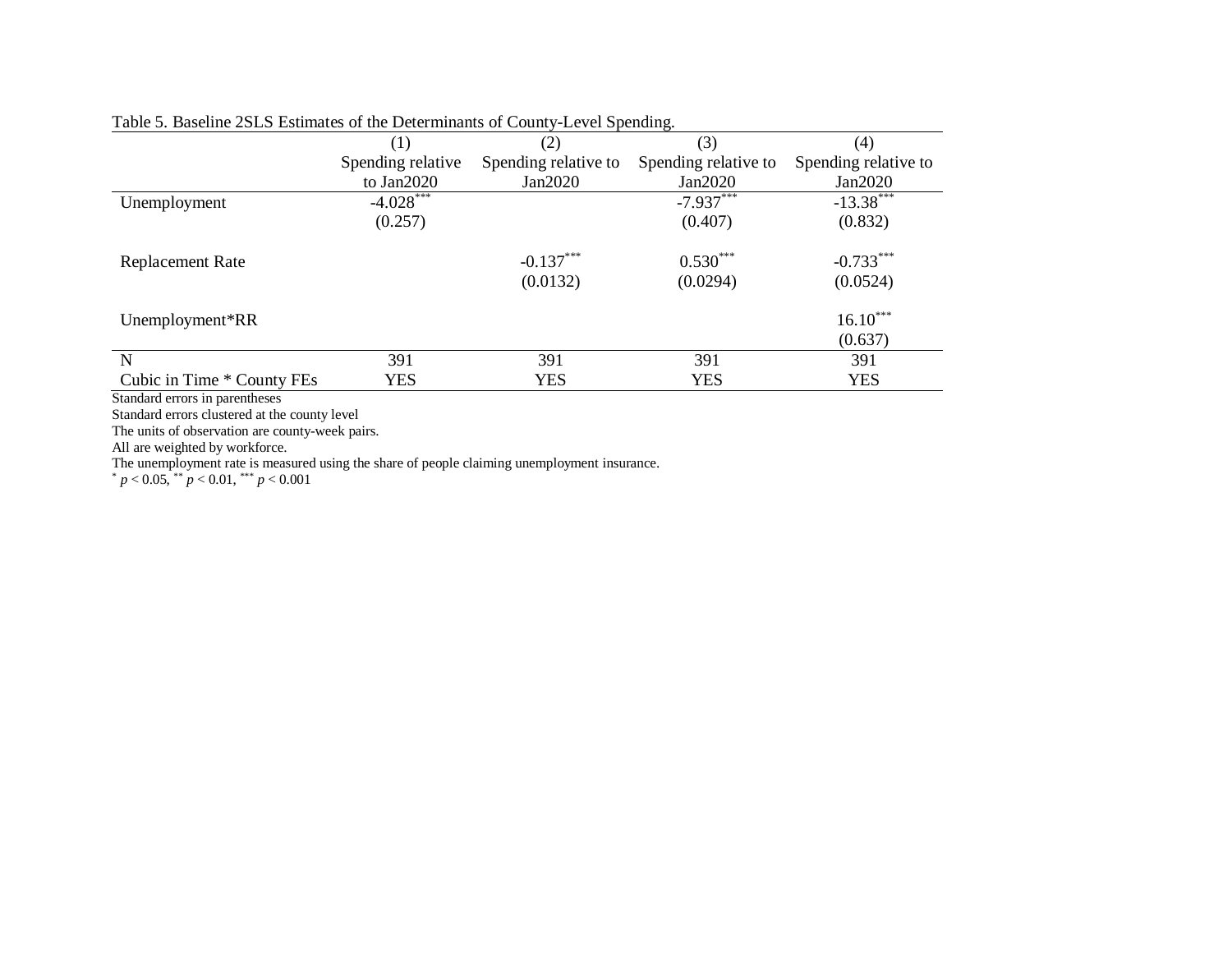|                           | (1)             | (2)         | (3)              | (4)          | (5)                 |
|---------------------------|-----------------|-------------|------------------|--------------|---------------------|
|                           | <b>Baseline</b> | Unweighted  | <b>Month FEs</b> | Alternate RR | <b>Without Cook</b> |
|                           |                 |             |                  |              | County              |
| Unemployment              | $-13.38***$     | $-14.23***$ | $-13.51***$      | $-13.24***$  | $-14.98***$         |
|                           | (0.832)         | (0.578)     | (0.639)          | (0.806)      | (0.926)             |
| Replacement Rate          | $-0.733***$     | $-0.592***$ | $-0.631***$      | $-0.750***$  | $-0.682***$         |
|                           | (0.0524)        | (0.0875)    | (0.141)          | (0.0498)     | (0.070)             |
| Unemployment*RR           | $16.10***$      | 14.44***    | $13.40***$       | 14.92***     | 16.65***            |
|                           | (0.637)         | (1.209)     | (0.921)          | (0.588)      | (1.500)             |
| ${\bf N}$                 | 391             | 391         | 391              | 391          | 368                 |
| Cubic in Time *County FEs | YES             | <b>YES</b>  |                  | <b>YES</b>   | <b>YES</b>          |
| Month FE & County FEs     |                 |             | <b>YES</b>       |              |                     |

Table 6. Alternative 2SLS Estimates of the Determinants County-Level Spending.

Standard errors in parentheses

Standard errors clustered at the county level

The units of observation are county-week pairs.

All are weighted by workforce unless otherwise specified

The alternative measure of the replacement rate is the gross benefit level as opposed to the net payment received.

The unemployment rate is measured using the share of people claiming unemployment insurance.

 $p < 0.05$ ,  $p < 0.01$ ,  $p < 0.001$